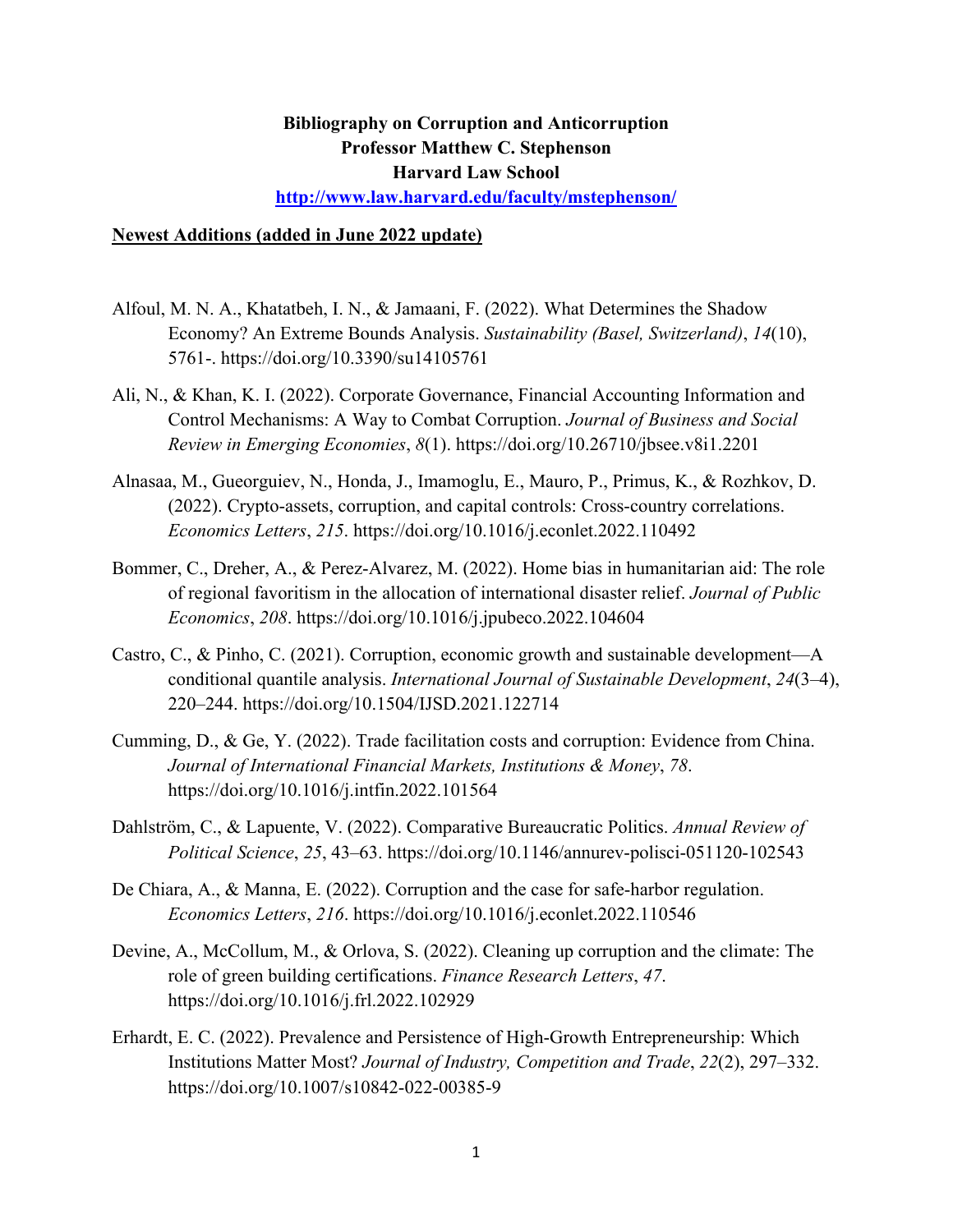- Fuerstenberg, A., Starystach, S., & Uhl, A. (2022). Culture and corruption: An experimental comparison of cultural patterns on the corruption propensity in Poland and Russia. *European Journal of Criminology*. https://doi.org/10.1177/14773708221081017
- Goel, R. K., Mazhar, U., & Ram, R. (2022). Dimensions of size and corruption perceptions versus corruption experiences by firms in emerging economies. *Journal of Economics and Finance*, *46*(2), 374–396. https://doi.org/10.1007/s12197-022-09571-1
- Hidalgo, V. B., Guibert, Y., & Muñoz, P. (2022). Bribing and Social Desirability in Peru: A Mixed Methods Approach. *Colombia Internacional*, *110*(110), 21–49. https://doi.org/10.7440/colombiaint110.2022.02
- Keunwoo Kim & Jaehyung An. (2022). Corruption as a Moderator in the Relationship between E-Government and Inward Foreign Direct Investment. *Sustainability (Basel, Switzerland)*, *14*(9), 4995-. https://doi.org/10.3390/su14094995
- Lehtinen, J., Locatelli, G., Sainati, T., Artto, K., & Evans, B. (2022). The grand challenge: Effective anti-corruption measures in projects. *International Journal of Project Management*, *40*(4), 347–361. https://doi.org/10.1016/j.ijproman.2022.04.003
- Mattar, M. Y. (2021). Combating Academic Corruption and Enhancing Academic Integrity through International Accreditation Standards: The Model of Qatar University. *Journal of Academic Ethics*, *20*(2), 119–146. https://doi.org/10.1007/s10805-021-09392-7
- Noya, F. C., Carr, S. E., & Thompson, S. C. (2022). Commitments, Conditions and Corruption: An Interpretative Phenomenological Analysis of Physician Recruitment and Retention Experiences in Indonesia. *International Journal of Environmental Research and Public Health*, *19*(9), 5518-. https://doi.org/10.3390/ijerph19095518
- Oana-Ramona Socoliuc, Nicoleta Sîrghi, Dănuţ-Vasile Jemna, & Mihaela David. (2022). Corruption and Population Health in the European Union Countries—An Institutionalist Perspective. *International Journal of Environmental Research and Public Health*, *19*(9), 5110-. https://doi.org/10.3390/ijerph19095110
- Onody, V. da S. M., Carlvaho, A. C. G. de, Polloni-Silva, E., Roiz, G. A., Mariano, E. B., Rebelatto, D. A. N., & Moralles, H. F. (2022). Corruption and FDI in Brazil: Contesting the "Sand" or "Grease" Hypotheses. *Sustainability (Basel, Switzerland)*, *14*(10), 6288-. https://doi.org/10.3390/su14106288
- Sadik-Zada, E. R., Gatto, A., & Niftiyev, I. (n.d.). E-government and petty corruption in public sector service delivery. *Technology Analysis & Strategic Management*, *ahead-of-print*(ahead-of-print), 1–17. https://doi.org/10.1080/09537325.2022.2067037
- Sanders, S. (2022). Point shaving in NCAA Men's Basketball: Behavioral finance, scale, and deterrence. *Journal of Behavioral and Experimental Finance*, *34*.